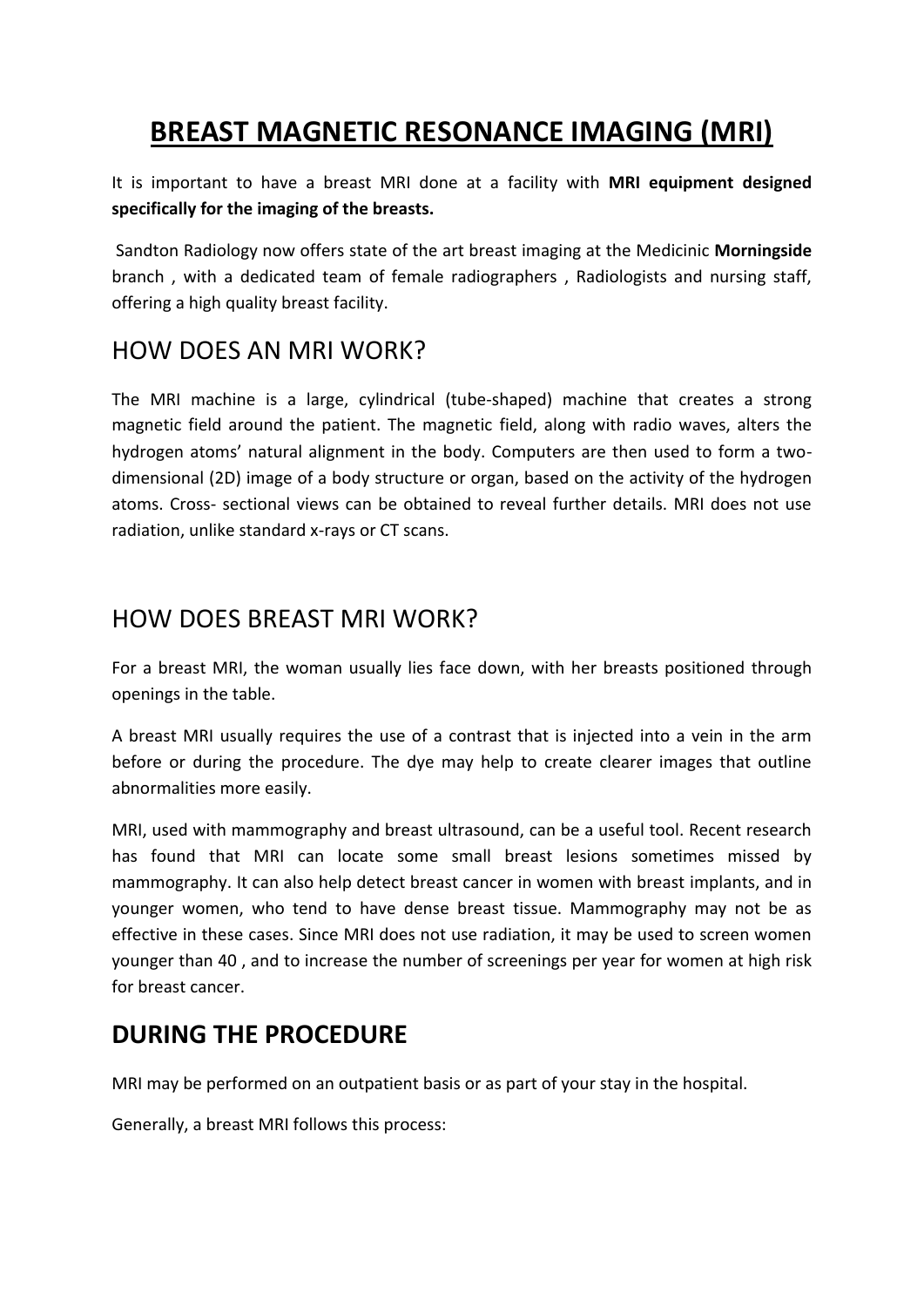- You will be asked to remove any clothing; jewellery ;eyeglasses; hearing aids; hairpins; removable dental work; or other objects that may interfere with the procedure
- You will be given a hospital gown to wear
- An intravenous (IV) line will be inserted into the hand or arm for injection of the contrast



- MALIGNANCY BREAST SHOWING NIPPLE RETRACTION
- You will be positioned, face down on a mobile bed, with your breast positioned through cushioned openings. The radiographer will position your breasts for symmetry, and make you as comfortable as possible. The bed will then be moved into the magnet of the MRI machine.
- The radiographer goes into a separate room where the scanner controls are situated, however, she will be in constant sight of you through a window. You will have a call button so that you can let the radiographer know if you have any problems during the procedure
- You will be given a headset to wear to help block out the noise and play relaxation music, you are welcome to bring a CD of your own selection of music
- During the scanning process, a loud clicking noise will sound as the magnetic field is created and pulses of radio waves are sent from the scanner
- It will be very important for you to remain very still during the examination, as any movement could cause distortion and affect scan quality. When contrast is used, you may feel some effects when the dye is injected into the IV line. These may include a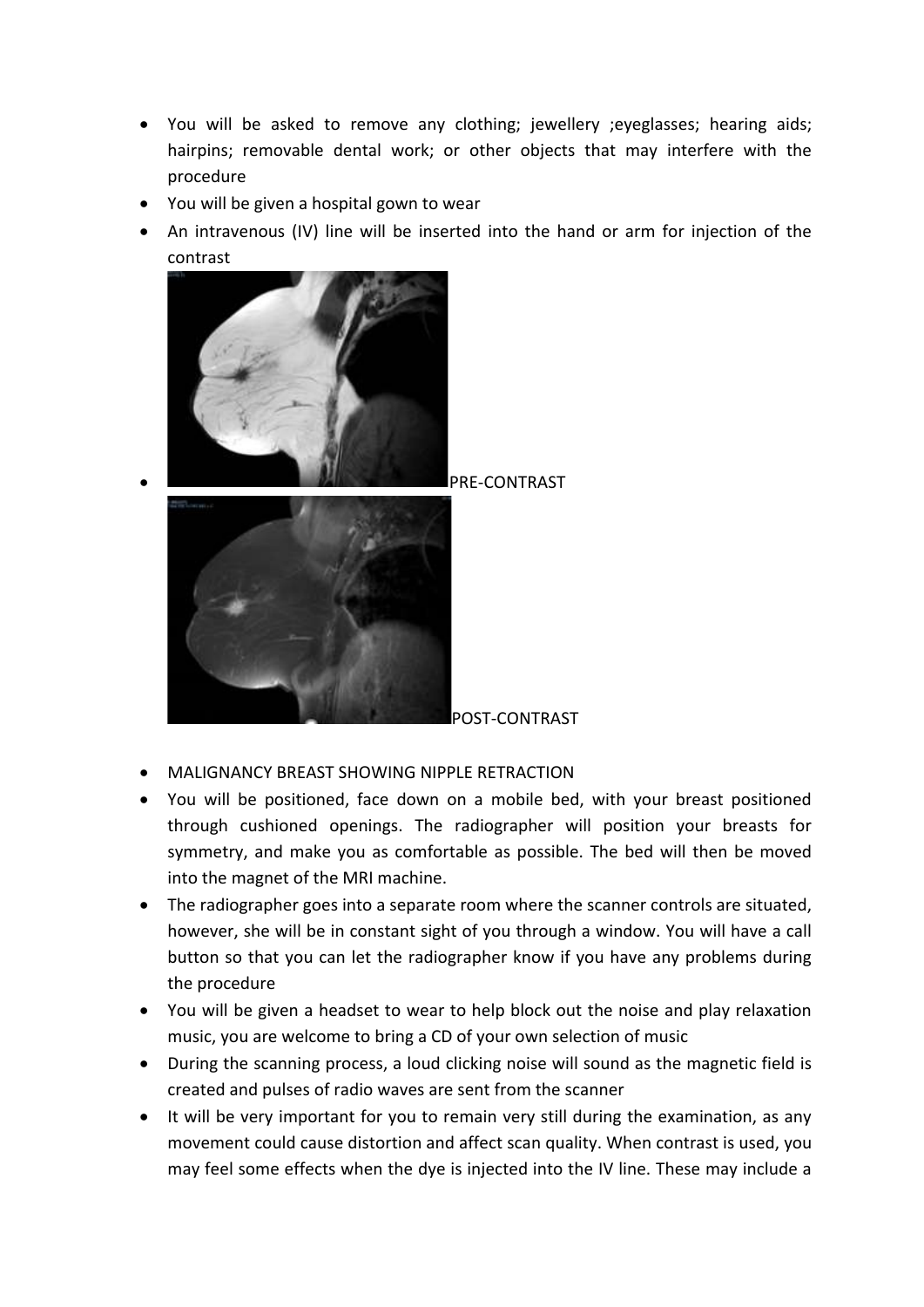flushing sensation or a feeling of coldness, a salty metallic taste in the mouth ,a brief headache, these effects usually only last a few moments

- Your breasts may feel slightly warm , but this is normal
- Once the scan has been completed, after about 45 minutes, the table will slide out of the scanner and you will be assisted off the table , when the IV line will be removed

## **AFTER THE PROCEDURE**

You should move slowly when getting up from the scanner to avoid any dizziness or lightheadedness from lying prone for the length of the procedure

Generally, there is no special care required after a breast MRI, you may resume your usual diet and activities. A radiologist will analyse your images and provide a report to your referring doctor.

# **WHO SHOULD HAVE BREAST MRI FOR SCREENING?**

Annual mammograms plus breast MRI screening are typically recommended for women who are at a higher-than-average risk of developing breast cancer .

According to the American college of Radiology, these include

- 1. Patients with a BRCA gene mutation
- 2. Untested first degree relatives of BRCA gene positive patients
- 3. Women with chest irradiation between the ages of 10-30 years for other cancer
- 4. With a strong family history of breast cancer

#### **BREAST MRI FOR DIAGNOSIS AND MONITORING**

- 1. To better characterise a lesion seen on mammogram or Ultrasound, (MRI being more specific and sensitive) This includes when the clinical and mammographic features do not match with biopsy results
- 2. Before and after neo-adjuvant chemotherapy